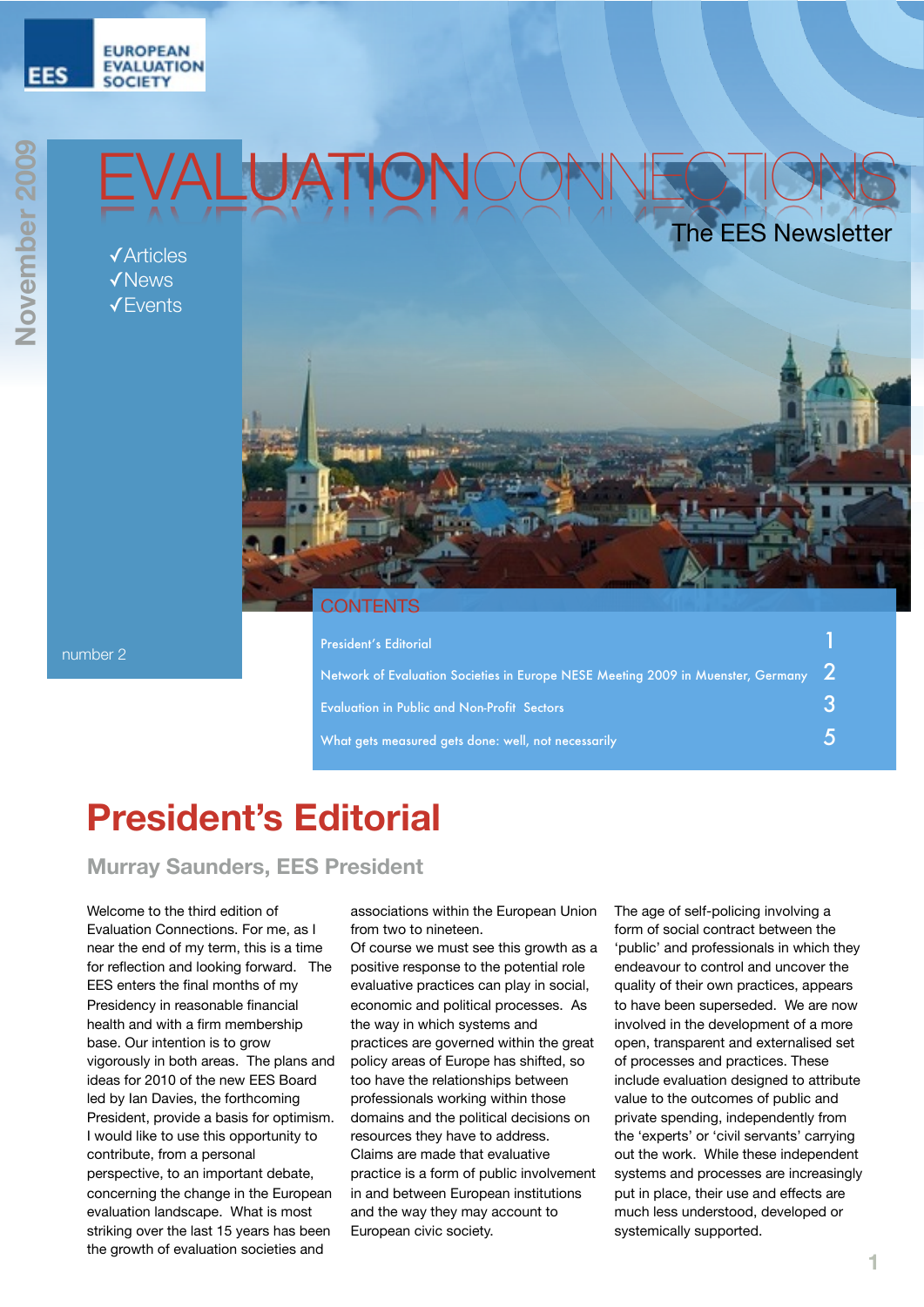As recent events in the management of international financial practices suggest, there are many areas where this transparency and accountability has simply failed to either shape appropriate behaviour, socially-just decision making or actions appropriate to protecting the public interest. The regulation of financial practice, for example, did not uncover the vulnerability of the routine actions of international investment banking operations. In short, evaluative practice appears to operate most vigorously in those policy domains which do not have a strong and

influential history of independent action, unfettered by national boundaries. Those area include social policy and developmental environments. We might argue that the same vigourous accountability systems might be applied to areas of practice, like the financial, that have now, by necessity, re-entered the social realm.

With the growth of evaluation societies in Europe, the diverse community of practice of evaluation has responded by forming a network to contribute to the exchange of ideas and practices with the intention of enriching evaluation

practice (Network of Evaluation Societies in Europe). It is important that links are made with all domains of evaluative practice to address and to help sustain more effective ways of encouraging the use and usability of evaluation outputs and the potency, independence and systemic legitimacy of our work.

### **Network of Evaluation Societies in Europe NESE Meeting 2009 in Muenster, Germany**

**Sandra Speer, EES Board member** 

This is a short report on the successful meeting of NESE in Muenster. There were some 14 societies and associations represented at the meeting and a full account of the discussions and debates will be placed on the EES WEB site in due course as will details of the on-line survey of societies in Europe. This report is intended to offer a flavour of some of the important issues the meeting addressed.

The meeting decided to change the name of the network from "national evaluation societies in Europe" to "network of evaluation societies in Europe. "National" has been superceded in order to allow for maximum flexibility because for example, we have instances where one society covers two countries in the case of the DeGEval, which has members from Germany and Austria and in Belgium as well as in Slovakia where two networks exist in parallel.

NESE will be coordinated by one board member of the EES and one representative from another society. Until October the French Evaluation Society (SFE) had this role and the DeGEval will be the new coordinating partner together with the EES for the next two years.

After the founding meeting in Strasbourg 2008, another meeting took place in the same year in the advent of the EES Lisbon conference. This years´ NESE meeting was hosted by the DeGEval Evaluation Society in

connection with their annual conference. In preparation for the exchange of experience, an online survey was conducted. The situation and interests of the societies and networks varies a lot according to their background. We have evaluation societies/networks from 8 members up to 950 members, some exist for years others are newly founded, like the Portuguese, the Slovenian and the Romanian society. So their activities vary as well – from organising fifteen standing topical interest groups, newsletters, to annual conferences, training sessions, and other open events, issuing press releases or press conferences etc.



JOIN TODAY ! [www.europeanevaluation.org](http://www.europeanevaluation.org)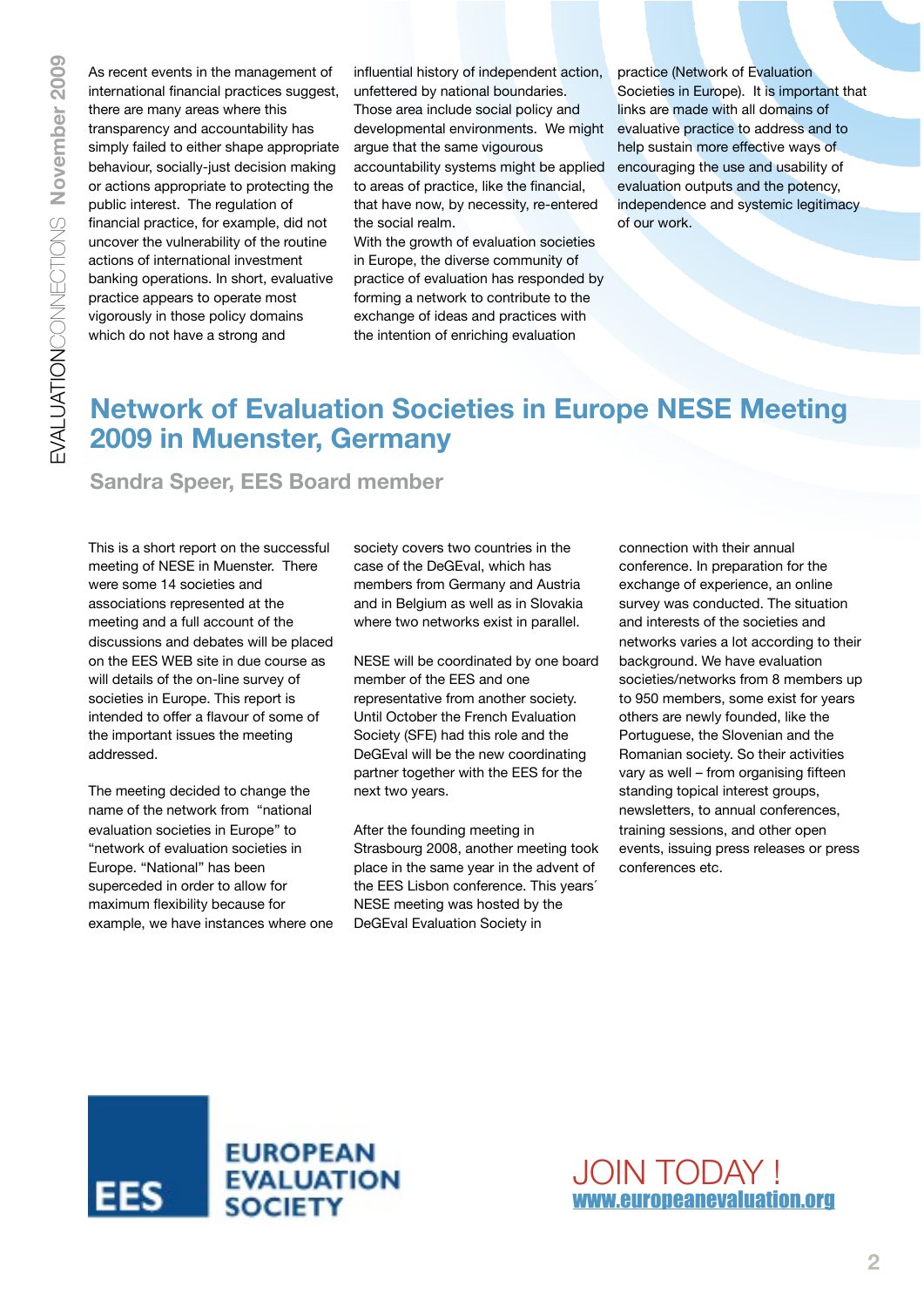## **Evaluation in the Public and Non-Profit Sectors**

#### **Robert Picciotto, EES Board member**

Whereas the market is the ultimate guide to performance in the private sector, the public and non-profit sectors must assess their performance in terms of the achievement of a social purpose not reflected in a revenue stream. For a government or nonprofit entity a well designed evaluation system should provide reliable proxies of the public value produced by the organization. In other words, evaluation is to the public and voluntary sector what the balance sheets and profit and loss statements are to the private sector.

Without evaluation, managers of public and non-profit programs fly blind and cannot shape (and reshape) their programs to meet the challenges associated with a turbulent economic, political and social environment. Conversely, a well conceived and implemented evaluation system can help set operational goals, processes, instruments and partnerships that reflect changing demands. By generating the right signals evaluation helps to align authority with responsibility and to draw lessons of experience that can help improve organizational performance and avoid costly mistakes. As appropriate, evaluation can also serve to connect programs more closely to stakeholders and guide the deployment of organizational assets to achieve results.

Of course, such benefits do not materialize automatically. Indeed, they cannot be reaped unless evaluation processes are specifically designed to respond to three imperatives to: (i) increase the public value created by the program through accurate alignment of program goals to priority social needs; (ii) strengthen the legitimacy of the program; and (iii) guide the adaptation of program capacities to deliver results. Beyond its role as a fiduciary instrument, evaluation is most effective when it is designed and used to set and

implement public and non-profit sector strategies. The bulk of its benefits are reaped by helping to align program resources with the authorizing environment and a constantly evolving operating context.

#### Increasing public value

Results oriented delivery of public goods cannot be realized when incentives are distorted. The right framework of incentives for managers in the public and non-profit sectors requires a judicious selection of performance indicators. In turn these indicators should take account of the aspirations and needs of diverse constituencies and they should generate specific, measurable, attainable, relevant, time bound indicators (SMART) that are suitable for program monitoring.

This implies that monitoring cannot be effective without the prior identification of instrumental factors and drivers of program success, i.e. a program theory. Given plausible causal links between means and goals programs should be designed so that they are "evaluable" and so that progress towards program goals can be tracked through verifiable performance indicators as part of regular progress reports suitable for decision making.

The purpose of monitoring is to allow the timely tracking of inputs, activities, outputs and outcomes in ways that presage the likelihood of program level impact in order to ensure that adaptation of program designs takes place in a timely fashion to take account of implementation experience. But unless programs are evaluable and periodically evaluated the benefits of a monitoring and evaluation (M&E) system are unlikely to be commensurate with the costs. These costs can be contained by embedding indicators in program management processes.

#### Strengthened legitimacy

Well selected indicators make social benefits concrete and credible. But beyond their technical quality, indicators should reflect legitimate goals and they should be used in ways that respect ethical values, protect stakeholders and respond to the governance imperatives associated with the program. Measurement of results is only useful against aims that are relevant to all program constituencies. Only then are M&E systems acceptable as management tools used to facilitate program adjustments geared to making public and voluntary services responsive to stakeholders' needs through frequent adaptations of program objectives and periodic reshaping of program instruments.

Of course, all public sector and non profit program managers are bound by relationships with a wide variety of stakeholders who constitute their authorizing environment. Public sector managers are accountable to politicians as well as to community leaders and the broader public. Similarly, non profit sector managers must address the concerns of trustees, foundations and individuals that hold the purse strings as well as the direct beneficiaries of their activities. These stakeholders may have varied interests and perspectives. They all need to be kept up –to-date with a lot of information and they all want to be heard. Their views are not always coherent or consistent.

Despite these challenges both those involved with the funding and delivery of programs want to be part of a successful venture. This means ultimately that securing effective support for the program hinges on whether: stakeholders and the broader constituencies they represent are satisfied that program activities are achieving well documented and independently verified social benefits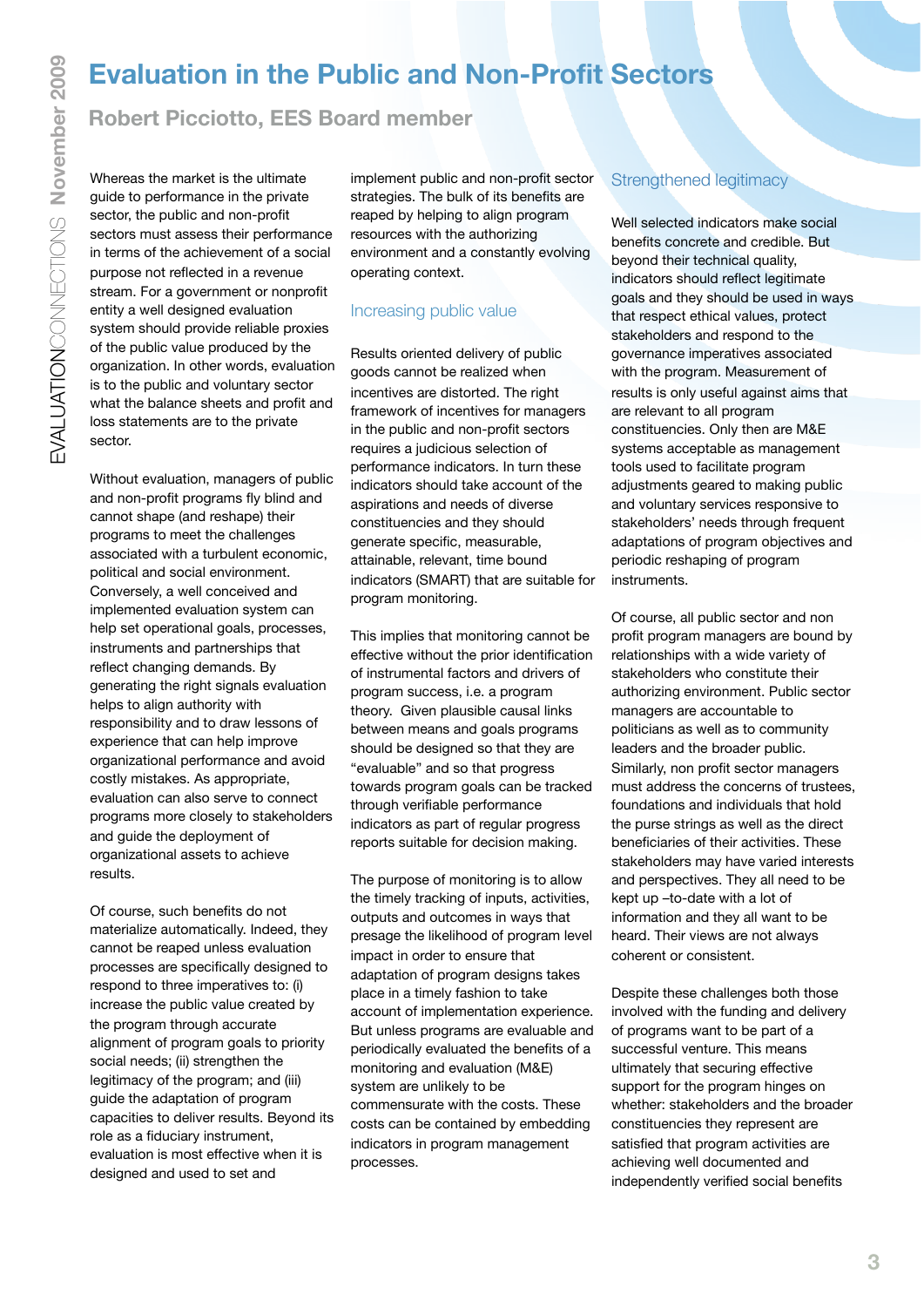and that program managers are continually learning from their successes as well as their failures.

Ultimately, a public sector or nonprofit program will not achieve broad based legitimacy if it fails to respond to the needs of ordinary citizens. This means that evaluation should 'level the playing field , that is promote equity, by amplifying the voice of the powerless. In the content of its offerings, the style of its delivery and the direction of its outreach efforts, public sector and non-profit programs should contribute to improved welfare and institutional development in neglected zones and reach out to those who are not commonly heard in the corridors of power.

Such considerations have implications for the design of evaluation frameworks and processes. Specifically, evaluation ought to adopt participatory methods; act as transmission belts to all stakeholders and reflect the results orientation without which public support is bound to wither. Last but not least, evaluation should strengthen the legitimacy of the program by combining effective self evaluation and monitoring under program management control with an independent evaluation function that responds to the public interest, focuses on policy and strategy and reports to a supreme authority that is representative of all citizens. Together independent and self-evaluation achieve synergy.

#### Building new capacities

The mission, the values, the priorities and the instruments embedded in programs should be continuously adapted to evolving challenges. But vision without reality is hallucination and it is therefore critical that programs be grounded in objective assessments of what works and what does not work. This means that

programs should be designed upfront so that they can be evaluated not only in terms of the immediate reaction of beneficiaries but also in terms of learning (the increase in knowledge or capability), the extent of behavior and capability improvements and the results that are experienced by program beneficiaries.

This means that the unit of account of evaluation should be the entire program rather than only the individual activities that the program comprises. It also means that the obstacles associated with the diverse contexts within which a program is implemented should be explicitly considered in assessing performance. This is because outcomes and impacts are often dependent on the actions of many individuals and/or agencies so evaluation should seek to attribute successes and failures to program participants.

Attribution is necessary to allow for the necessary realignment of the accountabilities and obligations that bind program partners together. Thus, evaluation can be an instrument of partnership design and a results oriented approach focuses attention sharply on the social purpose of programs and on the ways in which partners and stakeholders can be mobilized to contribute to the realization of shared goals.

#### **Conclusions**

Increasingly, accurate measurement of the social outcomes and impacts of public and non profit sector activities is expected as an essential feature of public accountability. Score cards limited to concrete outputs have the enormous advantage of clarity and simplicity. But managing for results cannot avoid tackling the contentious issue of social value assessment. There is no ready made solution to this challenge given the combination of

primary and secondary effects associated with most programs and the prevalence of unintended consequences. But diverse evaluation methods are available to produce persuasive accounts of program impacts in the public sphere.

Rating the most relevant dimensions of program interventions can help point to instrumental factors of success. Participatory techniques can bring to the fore indirect and unintended effects. Systematic benchmarking can be used to import good practices from similarly situated programs. Use of evaluation panels and contestability processes can provide evaluation managers with quality assurance safeguards in real time. In a few instances, randomized control trials are feasible. But it is rarely a matter of importing a system wholesale from outside the program. A tailor made approach is required.

In sum, the evaluation tool kit is adequate. Well used it can help ensure that public and non profit sector strategies and evaluation are closely connected. Indeed, both functions should be shaped together in order to align program assets with evolving public needs while respecting the imperatives of the authorizing environment. To ensure efficiency, M&E indicators should be built into program management processes. And to ensure effectiveness the evaluation system should be owned by the highest and most representative authority under the aegis of which the program is implemented - as well as by those who manage and implement the program for the benefit of the citizenry.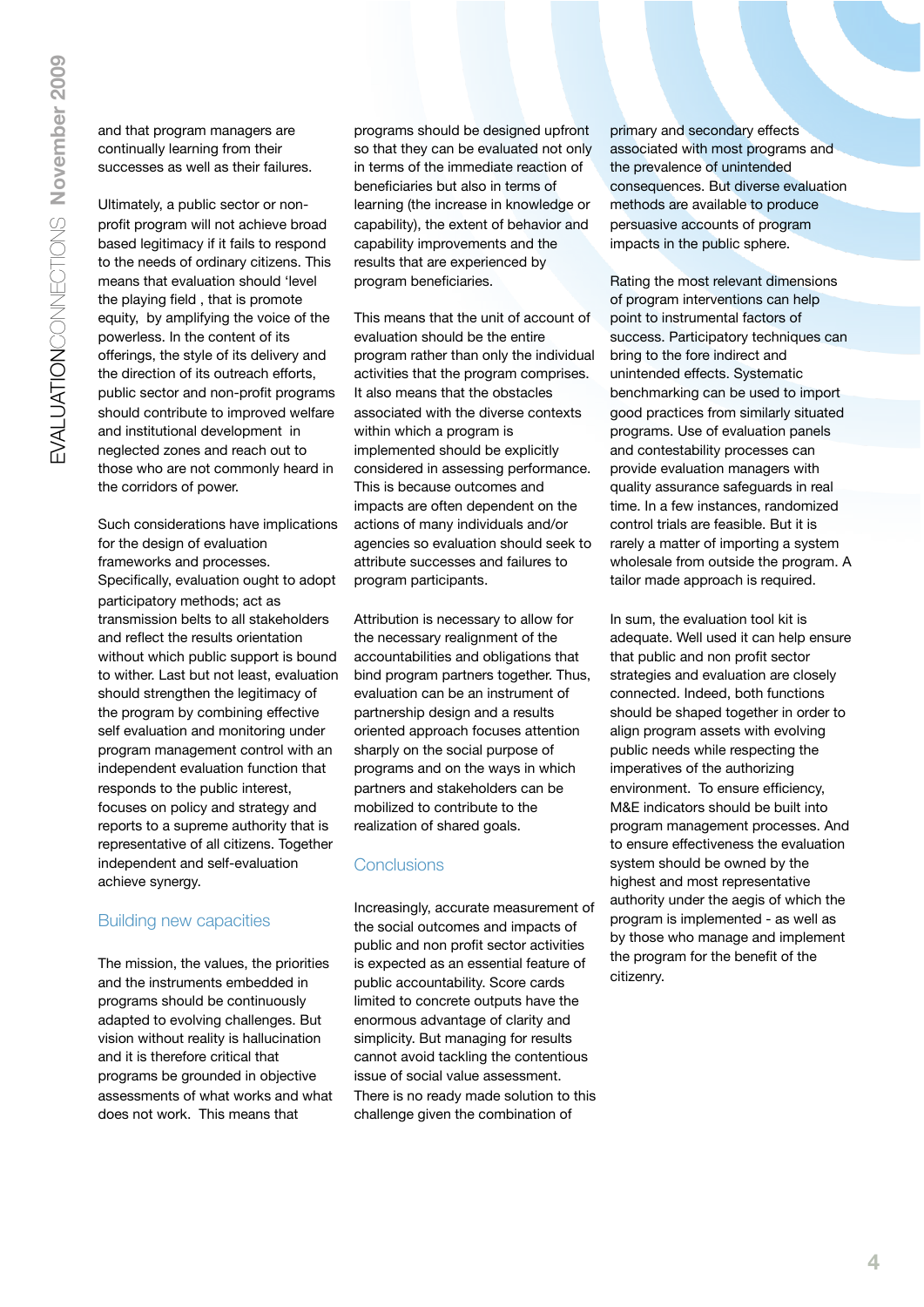## **What Gets Measured Gets Done: Well, not Necessarily**

**Ian Davies, Consultant, Ian C. Davies Conseil Inc.**

**This article summarises the keynote presentation given by Ian Davies at the Danish Evaluation Society annual conference on September 12, 2008, in Kolding.**

#### **Introduction**

Over the last 25 years or so, public management reforms in governments worldwide have had measurement as a centrepiece of their approach.

Performance monitoring, use of indicators and targets, are but a few ways in which measurement is employed. This is the case for reforms in Canada, the UK, the US and Denmark, among others, and it is especially prevalent in international development.

However, this attention to measurement is rarely accompanied by a corresponding focus on management and more broadly on organisational effectiveness. There appears to be an assumption among proponents of measurement, particularly evaluators, that, in the context of reform, the development and use of evaluative tools will necessarily lead to improvements in performance.

This article challenges the assumption that measurement, or, broadly writ, the evaluative enterprise, contributes necessarily to improving performance, i.e. to getting things done. It goes further and argues that, in some cases, the evaluative thrust can actually be detrimental to performance. Finally, the article discusses what evaluation, and evaluators, can do about it.

#### **Context**

The remarks that follow concern reforms in the public sector generally but draw more specifically on public administration reform initiatives at different levels of government: national, regional and local. Performance is understood as a causal construct from organisational and programme perspectives.

Performance management is defined as management and, as such, is different and distinct from performance measurement. Management is

understood as the manipulation of production processes to realise performance. Performance management is making changes in processes of production in order to best meet the intended results, i.e. varying outputs to best achieve outcomes.

#### **Assumption**

An unmistakeable indication of the assumption that "what get measured gets done" is the way in which, both in literature and in practise, the terms performance management and performance measurement are used interchangeably.

Another sign of this assumption is the fairly typical reaction, when performance does not improve, i.e. the reform does not "take" or change does not occur, to look immediately to "shortcomings" in measurement. In the world of development, it is common practise to respond to lack of progress of reforms, i.e. in performance of programmes and institutions, with calls for more and better indicators, targets, and monitoring and evaluation.

This is a little bit like calling for better weight scales and more weighting when one does not lose (or gain) the desired weight. Focusing on measurement to affect performance, without dealing with management, is like pushing a string.

#### **Reasons**

So where do the reasons lie for little or no change in performance? To a large extent they are rooted in the organisational and operational environments, i.e. the management universe, rather than in the evaluative world, i.e. the measurement domain.

The reforms that are suggested by the New Public Management (NPM) paradigm aim to bring about fundamental shifts in the culture of institutions. These changes can be significant, because of their nature and depth, when undertaken in procedurally focused bureaucracies.

Cultural shifts are about sustainable and effective changes in collective behaviour that are usually long term and possibly generational. These behaviours respond to a host of factors other than

measurement information, such as incentives, leadership, working environment, career perspectives, etc.

Fit

The prevailing view of this article is that, in the context of performance management in the public sector, the evaluative enterprise pays insufficient attention to organisational and operational determinants of collective behaviour.

Reform initiatives typically nod at the organisational level in the areas of planning, e.g. developing strategic plans, and of measurement, e.g. identifying indicators, but that's about it. Outside of monitoring and evaluation considerations, little, if anything, is done at the operational level, i.e. how activities are managed.

For evaluators working in the context of performance based reforms, the key message is that, for evaluative information to make a relevant and useful contribution to performance, it has to take into account organisational and operational conditions.

In other words, the evaluator should acknowledge, identify and assess the organisational and operational environments to fit the level of measurement, i.e. of evaluative processes, to them. There's little point in developing performance measurement if there's no management use or demand for the information, i.e. the string needs to be pulled rather than pushed.

Developing evaluative processes and mechanisms in the absence of corresponding management demand, not only wastes resources, but draws attention away from organisational and management issues that should be addressed to improve performance. When this happens, the evaluative enterprise is not only useless, it is detrimental to performance.

#### Operational and Organisational **Conditions**

To distinguish between operational (or programme and project) characteristics and organisational (or institutional)